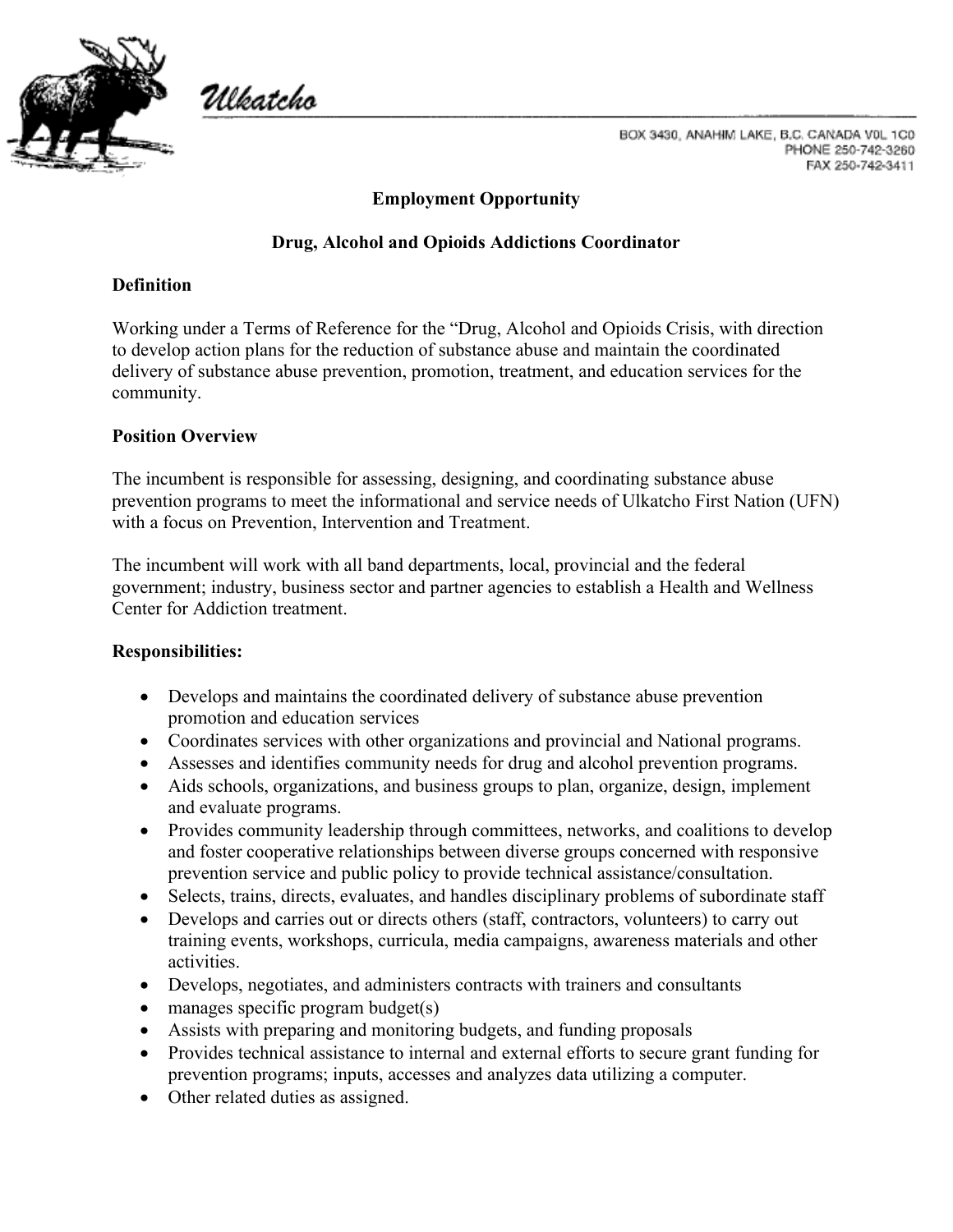

Ulkatcho

# **EMPLOYMENT STANDARDS**

#### **Knowledge:**

- Working knowledge of the effects of drug and alcohol abuse and substance abuse treatment programs and prevention methods and techniques;
- Working knowledge of the principles and practices of community organization to enhance awareness and responsiveness to substance abuse prevention;
- Working knowledge of the basic community resources and organizations;
- Working knowledge of program development and evaluation;
- Working knowledge of education methods and materials including teaching methods and curricula design;
- Working knowledge of communication skills and techniques;
- Some knowledge of the principles of contract administration and management;
- Some knowledge of public health program policy planning;
- Some knowledge of grant proposal writing and budgeting techniques;
- Some knowledge of the principles and practices of staff supervision and training.
- Knowledge of local customs and traditions
- Experience with land-based healing

## **Ability to:**

- Evaluate needs and design and implement substance abuse prevention forums and programs;
- Plan, coordinate, facilitate and present substance abuse prevention programs.
- Integrate land-based healing into the drug and alcohol treatment plan.
- Develop and maintain a cooperative working relationship with and between a wide variety of school, community, media, and professional representatives.
- Act as a consultant and technical expert in substance abuse prevention matters.
- Plan, assign, direct and evaluate the work of subordinate staff.
- Prepare and present oral and written materials convincingly, clearly, and logically
- Evaluate curricula and other educational materials related to substance abuse prevention
- Negotiate and monitor consultant and trainer contracts.
- Analyze and prepare grant proposals, contracts, and related budgets.
- Operate audiovisual equipment.
- Learn to input, access, and analyze data utilizing a computer terminal.